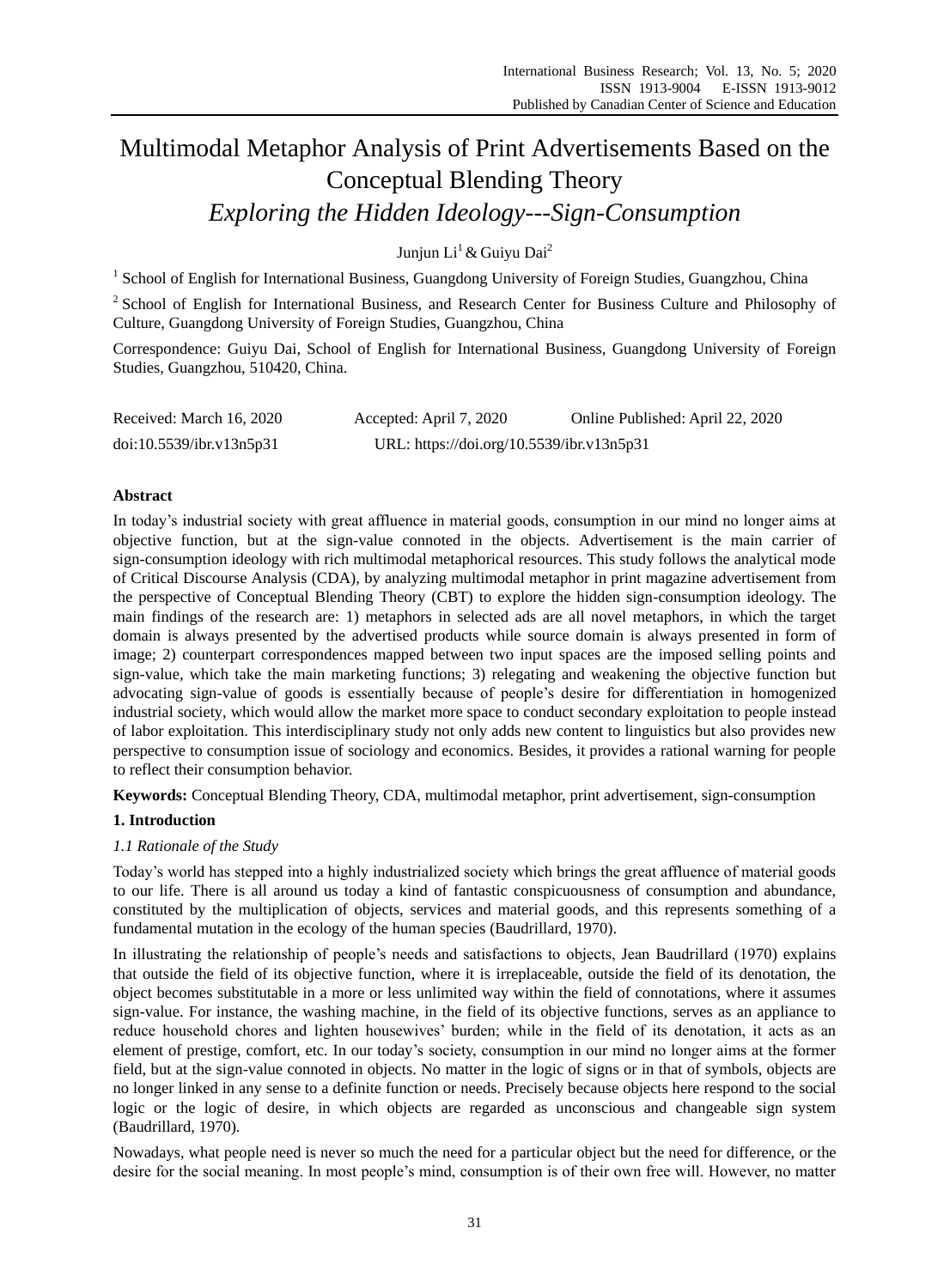from the perspective of sociology or economics, consumption is not an individual behavior for enjoyment or satisfaction, but a collective behavior controlled by the society, and the market, which to some extent corresponds to John Kenneth Galbraith"s "revised sequence" theory. The manufacturers control market behavior, and guide and model social attitudes and needs, which is opposed to the "accepted sequence", where the initiative is supposed to lie with the consumer who has needs first and then brings feedback back to the manufacturers through the market (Baudrillard, 1970). The "revised sequence" also presents the total dictatorship of the order of production and to some extent reveals the origin and motivation of marketing and consumerism. It is notice-worthy that people conduct sign-consumption even without realizing it because consumption is not an individual behavior, but a social and collective behavior. The society and market exert a subtle influence on people"s mind and ideology even without being noticed.

Based on the above statement, consumption is a social activity and sign-consumption, to some extent, is an illusion or a trick created by the society and market. If people are always guided by such ideology and never realize the truth of consumption and without a correct and comprehensive understanding of it, on the individual level, it will cause some irrational consuming behaviors, such as comparison consumption, conspicuous consumption, etc. And on the social level, it even causes some social unsettlement or economic crisis.

Mass media is one of the most common, powerful and efficient tools for seller to reach customer, to propagate the consumption concepts and new consumption patterns and, to a large degree, to help the consumerism grow in the whole society. It is a strong and dominate tool to shape and influence people"s belief and ideology in today"s life of great affluence. Magazine, as an influential and enduringly popular media, takes on great marketing function of material goods. Usually in an issue of magazine, there will be many verbal and pictorial advertisements being inserted as a way to attract customer"s attention, stimulate customer"s needs or desire. Among these advertisements, there are plenty of multimodal metaphorical resources employed to persuade customer, to instill the sign-consumption thoughts to customer's mind.

#### *1.2 Objectives and Significance of the Study*

Metaphor is an important cognitive tool. Lakoff and Johnson (1980) further develop the concept of metaphor, where it is not merely a linguistic characteristic, but a way in people"s mind to understand the world better. Taking this into consideration, this study, under the research framework of Critical Discourse Analysis(CDA),by finding linguistic resources used in multimodal metaphors, disclosing the cognitive operation mechanism behind multimodal metaphors with the help of conceptual blending theory, tentatively explores the sign-consumption ideology hidden in multimodal metaphors of print magazine advertisements.

The significance of this study can be demonstrated in terms of its theoretical and practical values.

Theoretically, conducting an analysis of print magazine advertisements from the perspective of cognitive linguistics can contribute greatly to the development of metaphor study because these advertisements deploy rich metaphorical resources and different modes which provide a good and typical research subject for metaphor research. Besides, existing researches on sign-consumption mainly from economic, sociological or philosophical field, it is rarely touched upon from the perspective of cognitive linguistics, and few researches give interdisciplinary account to it. The author of this study attempts to uncover sign-consumption ideology from the perspective of cognitive linguistics. The study enlarges the academic vision of sign-consumption and the sociocultural vision of metaphor and provides enlightenment for relevant study in the future.

Practically, conducting cognitive analysis of the multimodal metaphor in print advertisements is conducive to reproduce the cognitive working process of people"s mind and therefore, to figure out how sign-consumption are instilled in people. In this way, this study can make more people understand consumption, especially sign-consumption correctly. From individual perspective, it helps people keep rational when facing various marketing strategies. From social perspective, it helps to uphold healthy market order and harmonious social atmosphere in the long run.

#### *1.3 Research Questions*

This paper, based on the hypothesis: there is sign-consumption ideology connoted in multimodal metaphor of ad, follows the research path of CDA which involves three dimensions---text, discourse practice and social practice. Therefore, this study analyzes multimodal metaphors in print advertisements by figuring out the following questions from three levels.

In micro-level, it identifies multimodal metaphor of advertisement to answer the question:

1. What multimodal metaphors are manifested in the print advertisements and how do visual and verbal modes interact to present source and target domain?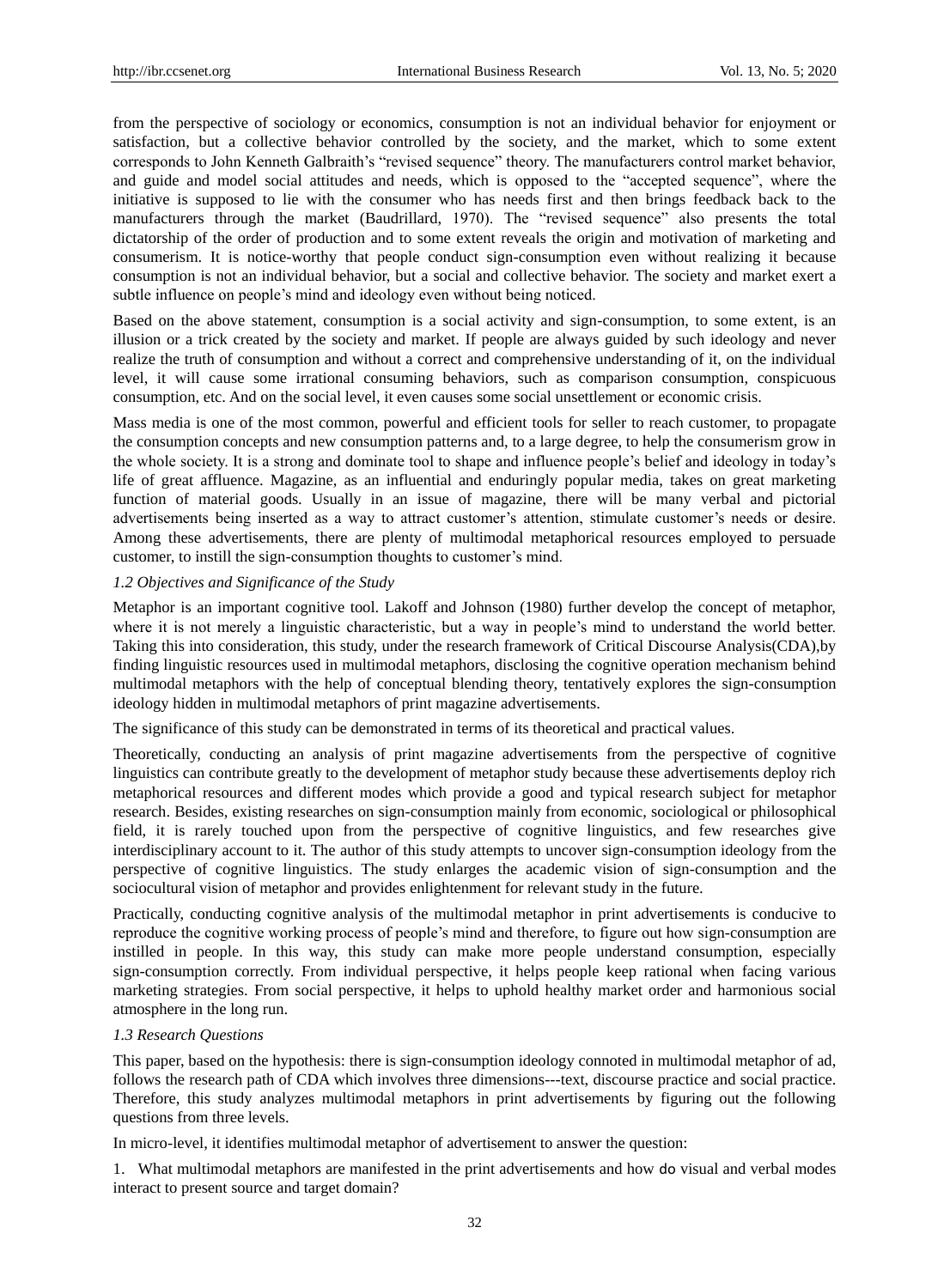In meso-level, it analyzes multimodal metaphor with conceptual blending theory to answer the second question:

2. What features are mapped from one input space on to the other in the process of blending? How do multimodal metaphors reach marketing effects in ads?

In macro-level, it gives sociocultural account to multimodal metaphor, aiming to answer the third question:

3. Whether is there sign-consumption ideology hidden in the ads? If there is, why does sign-consumption ideology exist in society?

## **2. Literature Review**

## *2.1 Previous Studies on Multimodal Metaphor*

The last few decades have witnessed a growing interest in metaphor. However, the vast majority of relevant publications focus on verbal metaphors, or at least on verbal manifestations of metaphor (Forceville,1996). The Cognitive Metaphor Theory developed by Lakoff and other scholars is a landmark in metaphor investigation. The view that metaphor is not primarily a matter of language, but structures thought and action is systematically presented by George Lakoff and Mark Johnson"s influential book *Metaphors We Live By* (1980), which signposts promising scholarly avenues for investigating whether other media than language can manifest metaphor as well. Charles Forceville (2009) believes that a healthy theory of cognitive metaphor must systematically study non-verbal and multimodal metaphor, and that the excessive emphasis on the verbal manifestations of metaphorical thought has blinded researchers.

It is Charles Forceville who has extended studies on metaphor into the realm of multimodality and has exerted a considerable influence on metaphor studies. Forceville & Urios—Aparisi"s collection *Multimodal Metaphor*  (2009) shows all the latest research results at abroad. All scholars are primarily concerned with the respects like the value and effect of modality as well as its interaction, dynamic interplay of metaphor and metonymy, stylistic dimensions of metaphor as well as the cultural and the embodimental foundation of metaphor. The term multimodal metaphor refers to "metaphors whose target and source are rendered exclusively or predominantly in two different modes/modalities" (Forceville & Urios-Aparisi,2009). Multimodal discourse is a vast territory, comprising a multitude of material carriers (paper, celluloid, videotape, bits and bytes, stone, cloth…), modes (written language, spoken language, visuals, sound, music, gesture, smell, touch), and genres (art, advertising, instruction manual) (Forceville & Urios-Aparisi,2009). In recent decade, more and more scholars have turned their attention to multimodal metaphor in various genres, like advertising, political cartoons, comics, animation, musical compositions, oral conversations and lectures, feature films, etc. Among which, advertising attracts most scholarly attention for that it can at the same time integrate with the modes of language, visuals and sound/music and that it has vast group of target audience. In the following, a rather detailed review of the research on multimodal metaphor in advertisements will be stated.

# *2.2 Previous Studies on Multimodal Metaphor in Advertisements*

The previous studies concerning multimodal metaphor in advertising can be tentatively classified into three aspects.

Firstly, some of the studies focus on the distribution of multimodal metaphor and metonymy and how the two mechanisms interact to fulfil different cognitive and persuasive roles. Pan & Zhang(2013) , Liu& Yang (2017), Zhang & Zhan (2011), Pan &Zheng (2017) and Qiu(2013) propose that metaphor and metonymy are important representation of mind and society, based on which social reality is reconstructed and which are also mechanisms for multimodal discourses to achieve textual cohesion and coherence, to increase ads" persuasiveness and vividness. Urios-Aparisi (2009) argues that how metaphor and metonymy interact hinges on cognitive as well as communicative roles and motivations.

Secondly, some of the studies note what modes are chosen to represent conceptual operations and the advertised product and how these different modes interact. In early years, researches on print ads are followed with interest. Forceville"s book *Pictorial Metaphor in Advertising* (1996) shows us how metaphor can occur in pictures and how to analyze pictorial metaphor. The communicative effect of many (print) ads is to be found in the combination of the visual and verbal modes. The image-text integration makes it possible to construe the metaphor and metonymy underpinning the adverts (Alousque,2013). In recent years, more attention shifts to dynamic video TV ads. Lan & Cai (2013), Wang & Wang (2018), Huang & He (2019), Zhang &Xu (2018) and Sweetser (2017) explore dynamic TV ads and conclude that visuals, sound and words coordinate to represent multimodal metaphor in TV ads. Multimodal metaphor represented by visuals, sound and words has both similarity and difference with monomodal metaphor mainly constructed by verbal modes, which exactly indicates the adaptability of conceptual metaphor to different modes.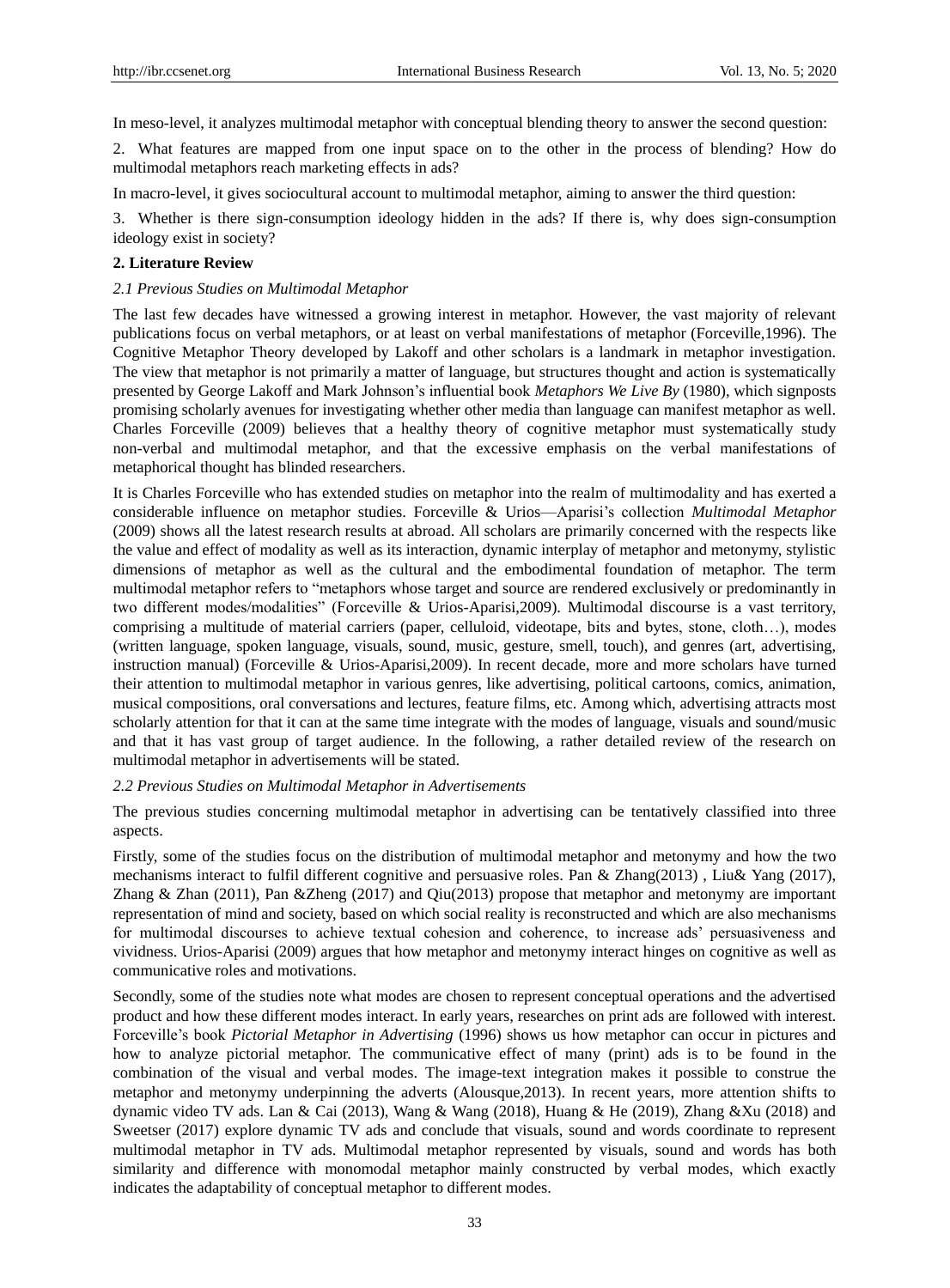Thirdly, few of the studies notice the pragmatic functions of multimodal metaphor in ads, especially the marketing effects. Multimodal metaphor can contribute to product promotion (Urios-Aparisi, 2009). Zhang & Xu (2018), by analyzing a video commercial concerning a Chinese tobacco brand, argue that multimodal metaphorical argumentation helps to highlight the positive aspect of smoking this brand and overshadows its side-effects, and it can be regarded as a strategy to evade sanctions for ignoring institutional constraints. Caballero (2009) illustrates multimodal metaphor plays a role in wine jargon and audiovisual promotion by translating a sensorial and highly subjective experience into comprehensible and shareable terms. Some notice the cultural background behind multimodal metaphor in ads. Chen & Sun  $(2018)$  suppose that multimodal metaphor become the carrier and reinforcer of the social identity and gender stereotype of a consumer group on the one hand, and a positioning implement for shaping its brand personality by a company on the other.

From the above, we can conclude that most studies work on either the interaction of metonymy and metaphor or the coordination of different modes, both of which are explained in figurative or semiotic level. In recent years, some attention is turned to the pragmatic functions and social meanings of multimodal metaphor in ads, delineating systematically and critically how multimodal metaphor of ads work to position the brands or increase the persuasiveness. Unlike most of the existing research, seemingly dedicated to finding ways to maximize the marketing effects, this paper, other than putting emphasis on linguistic analysis on multimodal metaphor, also takes a critical metaphor blending perspective to reveal the sign-consuming ideology articulated in the multimodal metaphor and the potential social and ethical impact these ads have on audience.

#### **3. Theoretical Basis**

#### *3.1 Conceptual Blending Theory*

#### 3.1.1 Development

Conceptual Blending Theory (hereafter this paper will be abbreviated as CBT), also named conceptual integration theory, was firstly put forward by Gills Fauconnier. This theory initially sprouted from the Mental Space Theory. Building an integration network inevitably involves setting up mental spaces, matching across spaces, projecting selectively to a blend, etc. Therefore, mental space is the foundation for people to constructing a blended network. The publication of a book named *Mapping in Thought and Language* (Fauconnier,1997) marks the formal establishment of CBT. Fauconnier(1997) proposes that that mappings among spaces are at the heart of the unique human cognitive faculty of producing, transferring, and processing meaning which yields general procedures and principles for a wide array of meaning and reasoning phenomena, including conceptual projection, conceptual integration and blending, analogy, reference, and counterfactuals, etc. In the book *The Way We Think* (Fauconnier & Turner, 2002), the authors further develop CBT into a more systematic, mature and adaptive theory. They devote to applying conceptual blending to more fields and argue that blending underlies and makes possible all these diverse human accomplishments, that it is responsible for the origins of language, art, religion, science, and other singular human feats, and that it is as indispensable for basic everyday thought as it is for artistic and scientific abilities.

## 3.1.2 Operation Mechanism of CBT

Fauconnier (1997) defines Mental Spaces as "the domains that discourse builds up to provide a cognitive substrate for reasoning and for interfacing with the world". In 2002, he once again illustrates the definition as "a small conceptual package built during the process of human thinking and acting to get a local understanding of the actions and conversations." Meaning construction is a cornerstone of cognitive science (Fauconnier,1997). Between the language expression and the real or metaphysical world, there should be a construction of cognitive level, which is neither the simple representation of language expression, nor the faithful representation of the world. Mental spaces are the state of the cognitive construction, which are built up when the language expression arises. They also connect the discourse with the context, which includes social framing, pragmatic conditions. Mental spaces, as a cognitive mechanism, interconnect the semantic and pragmatic meaning with the real world. Blends arise in networks of mental spaces.

Conceptual blending is a dynamic cognition process, which is constructed according to the real-time context and complexity of the knowledge patterns. Therefore, a conceptual blending network can be composed of several input spaces and even multiple blended spaces. But in order to make the operating mechanism of conceptual blending easier to understand and apply, Fauconnier and Turner (2002) explain it in form of basic diagram of blending network containing essential and indispensable features (see Figure 1), which is composed of four mental spaces. Two input spaces are organized through information from individual domains of knowledge, playing the role of base structures to transfer needed information to other spaces. One is generic space which covers something in common from two inputs, and one is blended space which contains selected aspects of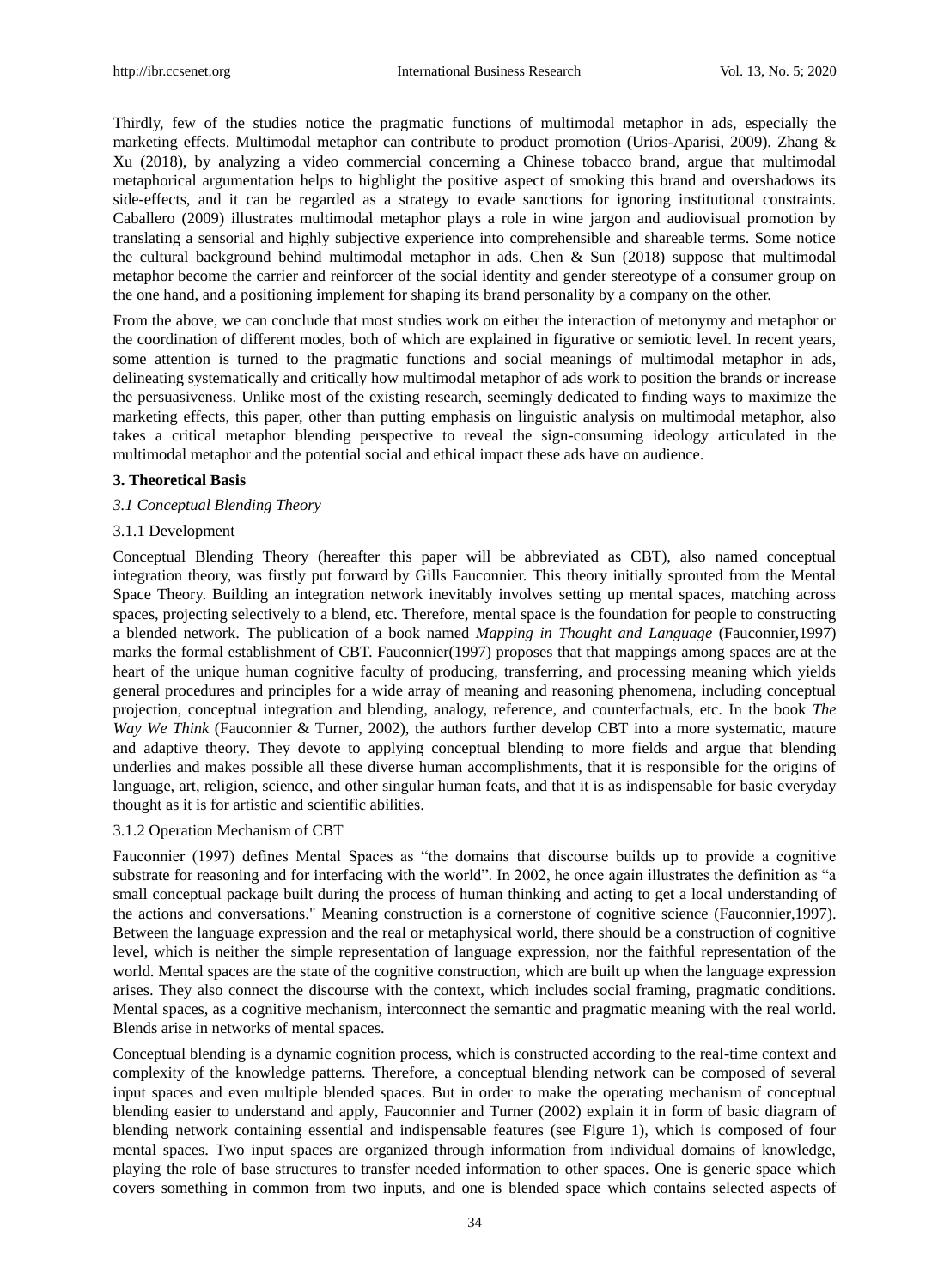information from both two inputs as well as an emergent structure of its own. As illustrated in Figure 1, in basic diagram, one circle represents one mental space, the solid lines suggest the matching and cross-space mapping between the inputs, the dotted lines imply connections between inputs and either generic or blended spaces, and the solid square in the blended space represents emergent structure.



Figure 1. The Basic Diagram of CBT (Fauconnier &Turner, 2002)

Mapping is a general cognitive procedures and principles for many meaning and reasoning phenomena including conceptual projection, conceptual integration, analogy, reference, and counterfactuals, which in turn is vital to understanding of metaphor and metonymy, narrative structure, speech acts, rhetoric, and general reasoning (Fauconnier, 1997). Mapping also grands us an access to the black box of cognitive domains which we usually are unconscious of. But here, it works, on narrow sense, as a cognitive procedure to connect and match counterparts among the input mental spaces. Through mapping and projection, the four spaces (taking the Basic Diagram as instance) interconnect and construct a conceptual blending network.

Emergent structure arises in the blended space (also the blend), which is the final product of creativity and novelty of conceptual blending process. The blend is selective projection from two input spaces, and the emergent structure is not copied directly from any inputs. Fauconnier (2002) pointed out that emergent structure is generated in three ways: the first way is COMPOSITION that composes elements from the input spaces to create relations that do not exist in the any inputs. The second way is COMPLETION. Blends recruit great ranges of background knowledge and structure. Knowledge of background frames, cognitive and cultural models will inevitably make us project the composite structure into the blend from the inputs. Such composite structure is viewed as a part of a larger independent structure in the blend. The pattern in the blend triggered by the inherited structures is "completed into the larger, emergent structure". The third way is ELABORATION. The structure in the blend can then be elaborated. This is the so-called "running the blend." It consists in cognitive work performed within the blend, according to its own emergent logic. The emergent structure is a dynamic and complex cognitive process which requires not only vivid imagination but also subtle understanding to the world. In the cognitive process of conceptual blending, context is an indispensable part for understanding the concepts and we will mainly take it as the starting point. Besides, we will dynamically blend concepts according to layered logic and inherited knowledge.

In this study, CBT is used in meso-level to interpret pragmatical practice of multimodal metaphors in ads. Firstly, under the guide of mental space thought, this study pinpoints two main base inputs which cover most of ideas the advertiser aims to convey. Secondly, connecting with pictorial context, this study deduces features mapped from one input space on to the other with the help of the cognitive procedure---cross-space mapping. Based on the information transferred from inputs, this study concludes common places composing generic space and emergent structure. Basic diagram is applied here to clearly demonstrate the cognitive blending process. Through the cognitive analysis, we can get selling points or sign-value the advertiser imposes on products. Consequently, marketing functions performed by multimodal metaphors in ads can be revealed.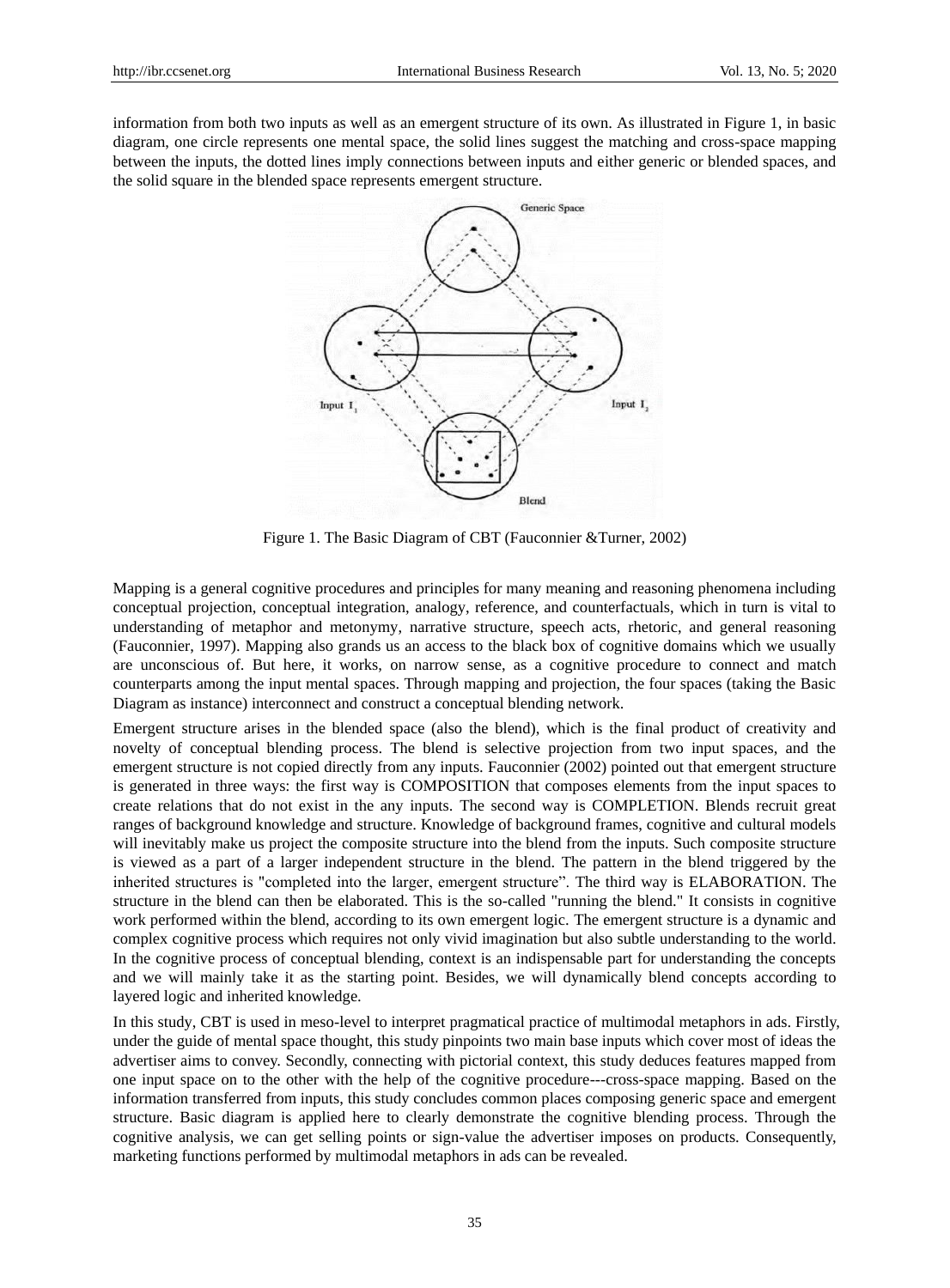## **4. Research Method and Data Collection**

#### *4.1 Critical Discourse Analysis (CDA)*

Critical Discourse Analysis (CDA) is not so much a direction, school, or specialization next to the many other "approaches" in discourse studies. Rather, it aims to offer a different "mode" or "perspective" of theorizing, analysis, and application throughout the whole field (Fairclough & Wodak, 1997). It is considered as an interdisciplinary analysis tool to the study of discourse that views language as a form of social practice.

Fairclough (1995) illustrates the distinction between text and discourse. In his opinion, text is the end product of the text (written or spoken) producing process while discourse refers to the whole process of social interaction. Fairclough"s three-dimensional model clearly explain the relationship between text and discourse. He (1995) suggests that discourse or any specific discursive practice is simultaneously: 1) a language text (written or spoken); 2) discursive practice (text production, distribution and consumption); 3) social practice (any discourse is embedded within sociocultural practice at a number of levels: in the immediate situation, in the wide institution or organization, and at a societal level).

The three-dimensional concept of discourse corresponds to the three-stage critical discourse analysis put forward by Fairclough (1992) ---description, interpretation and explanation. This study adopts Fairclough"s three-dimensional model to build its whole research framework.

Description centers on the analysis of text---the end product of discourse producing process, giving linguistic description to language text. Here in this study, description focus on the end product of advertising---the print pictorial ad. It works in the micro-level to conduct a semiotic description of what elements and modes are employed in the ads. After making clear metaphorical resources, metaphors can be tentatively identified and visual and verbal representations to source and target domain can be figured out.

Interpretation concerns with the analysis of discourse practice, interpreting the relationship between the interpretative discursive processes and the text, with attention paid to the situational contexts in which text production, distribution and consumption occurs. In this study, interpretation works in the meso-level by conducting pragmatical and cognitive analysis of ads with the aid of CBT. Combining with the pictorial context and the genre in which the metaphor occurs, we get the specific counterpart correspondences mapped between the two spaces and marketing effects created by metaphors in the specific context.

Explanation, focus on the analysis of social practice, explaining the relationship between the discursive process and the social process. It aims to analyze the discourse within a wider social practice or identify the social determination and social effects of the discourse. In this study, explanation works in the macro-level by exploring the underlying ideology---sign-consumption ideology connoted in ads. Jean Baudrillard"s thought to consumerism allows us to give a sociological explanation to sign-consumption phenomenon behind discourse with a critical perspective.

#### *4.2 Data Collection*

To illustrate how multimodal metaphor works in advertising, the author has selected some print advertisements from two famous international fashion magazines---*Vogue* and *Bazaar*, which boast a huge international reader base, having rich advertisements in it. The two magazines are acknowledged as "fashion Bible" in many young people"s mind for they leading new trend and pioneering new consumption concepts. Advertisements retrieved from the two monthly magazines are published between January and December, 2019, 12 issues, covering industries like garment, jewelry and beauty.

Three ads with typical metaphorical manifestation are selected as research subjects and our choice is justified on the following grounds:

- a) Selected adverts should bring into full play the modes of language and visuals.
- b) Selected adverts should differ from each other in terms of their types.

c) The selection of ads has been determined by their figurative potential.

#### **5. Analysis of the Data**

As illustrated above, the whole research framework follows Fairclough"s three-dimensional CDA model. Analysis of multimodal metaphors in ads will also be conducted in three stages, aiming to answer three-level research questions accordingly. The first stage is giving semiotic description to metaphorical resources in pictorial ads and then identifying the metaphors. The second stage is conducting pragmatical interpretation of metaphors with the help of CBT. On the one hand, through cognitive analysis in conceptual blending network,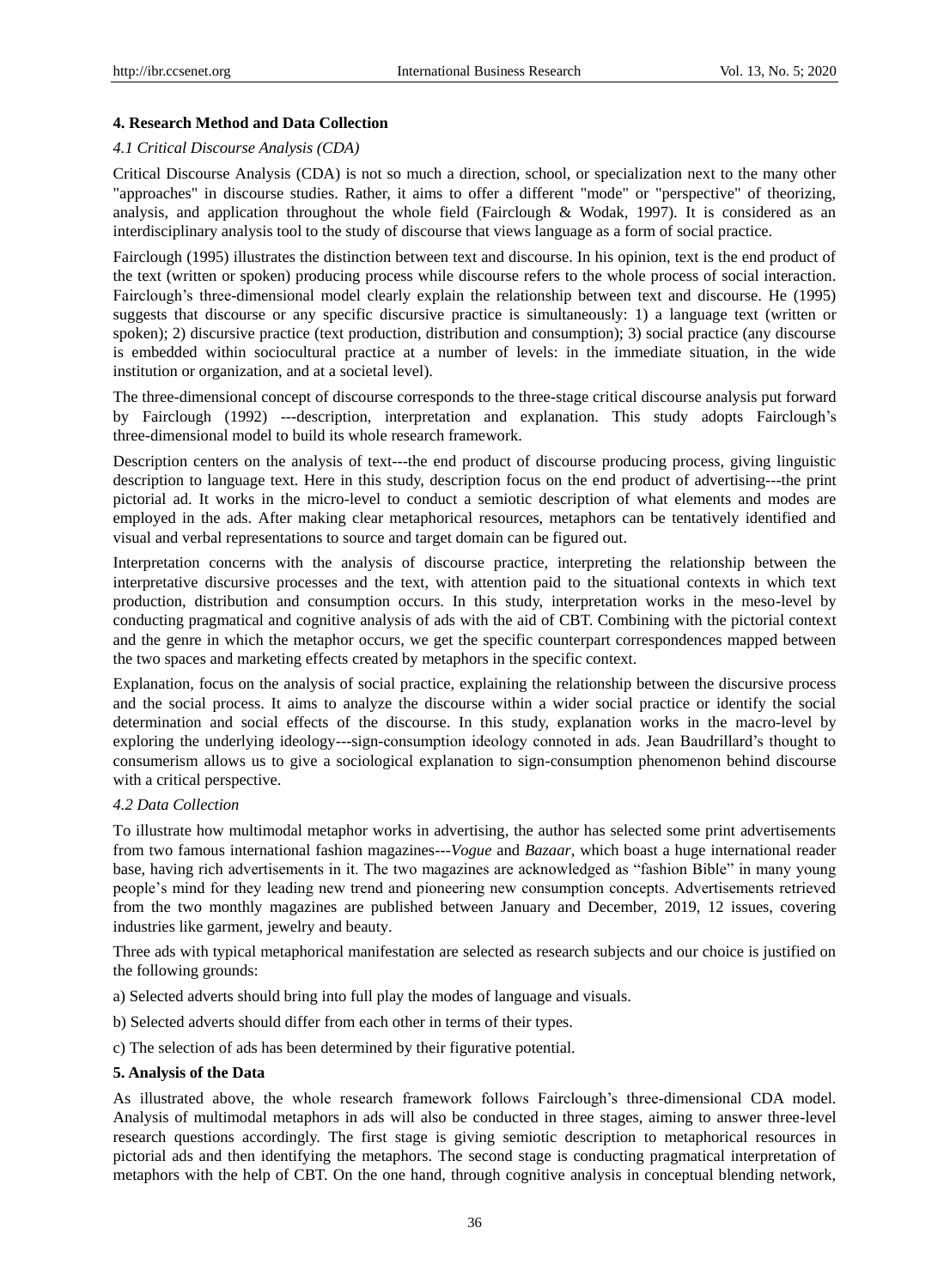we can reach the black box of people"s cognition to metaphors. On the other hand, taking the pictorial context and marketing function of advertisement genre into consideration, we can get the selling points or sign-value the advertiser imposes on material goods. The third stage is giving sociological explanation to sign-consumption ideology by digging out social causes behind it.

The first ad is about CLOUDNINE hair straighter. In the critical analysis of this ad, we will first give a semiotic description of the metaphor used in the ad.

AD 1. CLOUDNINE Straighter (British *Vogue,* December 2019)



**CLOUD NINE** 

THE ALCHEMY COLLECTION The COMFIDENCE in EXPERIMENT, The POWER in TRANSFORM.<br>The MASTERY in course YOUR SEST MAIR YET. www.cultura **HENRICK** 

Semiotic Description

In the center of AD 1 is the product advertised---CLOUDNINE hair straighter. As is depicted in the picture, a special liquid looks like shiny gold paint flowing through the straighter, with the color of gold occupying most of the picture, catching people"s eyes in first glance and creating modern and noble atmosphere. In common sense, we know that straighter is used to straighten our hair while here this special liquid flows across it. Therefore, readers easily associate such liquid with hair in this context even though hair is not presented here. Metaphor employed in this advert is HAIR IS SPECIAL LIQUID. The target domain is HAIR, more specially, the hair after using CLOUDNINE straighter, namely the product effect. Hair after using the straighter is not presented visually but in form of word below the figure---"the mastery to create your best hair yet". However, it is too abstract to imagine how "best" the hair is. The source domain is LIQUID, the touch sense to which is familiar to us. Besides, visual representation of it also helps a lot to understand and imagine the hair quality. The above semiotic description can be illustrated in Figure 1a.

| <b>Metaphor: HAIR IS SPECIAL LIQUID</b>  |
|------------------------------------------|
| <b>Source domain:</b> liquid<br>٠        |
| <b>Target domain:</b> hair<br>-          |
| <b>Multimodal</b>                        |
| Visual representation of the source<br>۰ |
| Verbal representation of the target<br>٠ |
|                                          |

Figure 1a. Metaphor description of AD1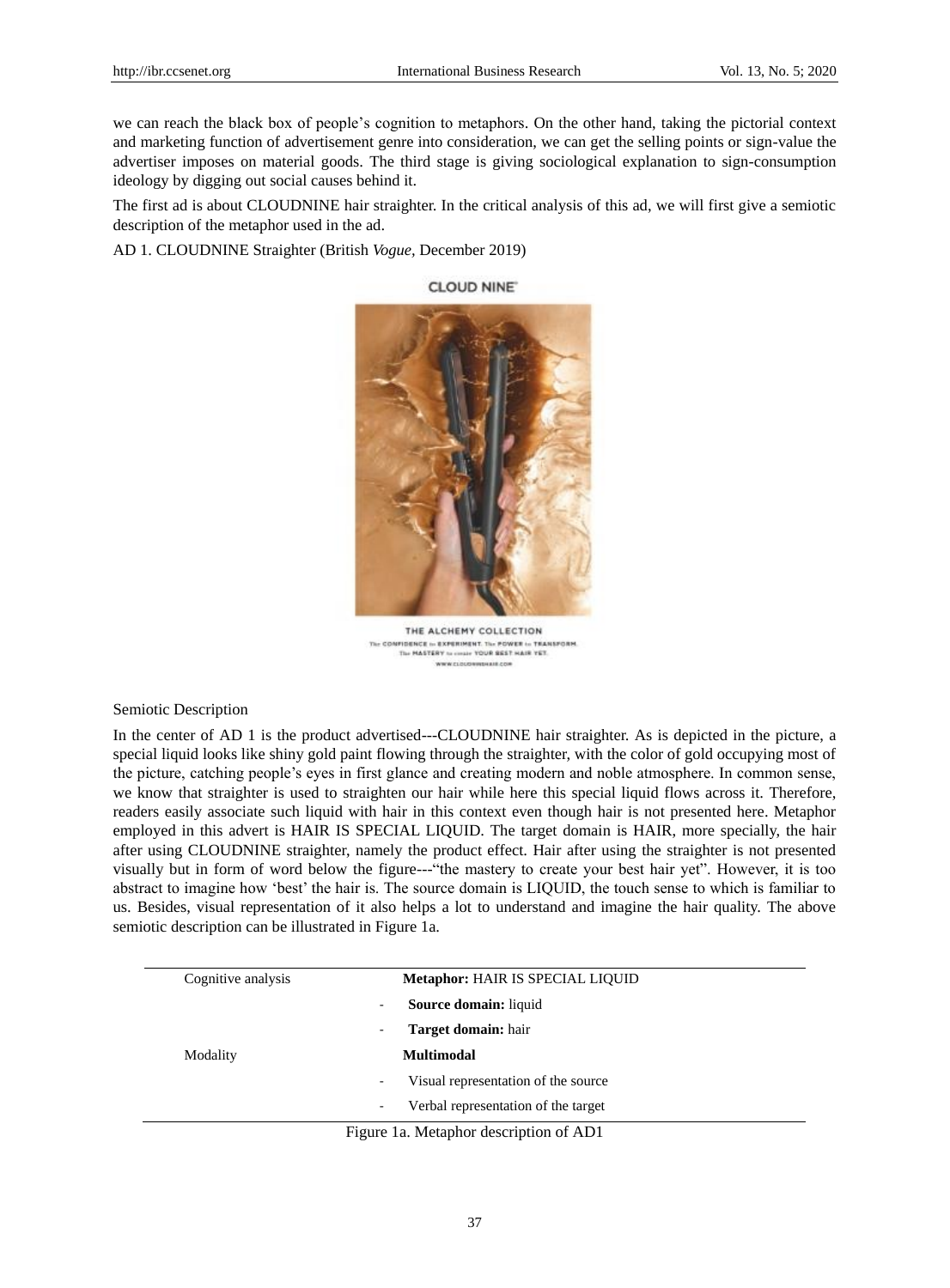#### Pragmatical Interpretation

In this example, there are two mental spaces constructed through the cognitive process to this advert---HAIR Space and LIQUIDE Space, and the straighter belongs to the former. We connect the two space by cross-space mapping in our mind. The whole cognitive operation process is presented as Figure 1b. The gold color of liquid occupies almost all of the figure, which makes people naturally associate it with blond hair in this context. Blond hair is always regarded as the fashionable and modern symbol. Besides, gold color also represents noble, luxurious and glorious. Liquid here is special one with dull sheen in it, so it looks shiny and lustrous. Mapped into the HAIR Space, we will think of hair with a healthy sheen. As for the sense of touch to liquid, it is not strange to everyone. Most liquid in daily life flows freely and feels soft and gentle. The liquid here in this picture also has these features. Besides, it looks smooth and soft which is similar to the quality of great hair. Liquid in this advert is not static but is flowing or moving, which can remind us about supple and healthy hair fluttering with the breeze in the HAIR Space. Straighter is an electronic product whose working principle is to heat the board to about 200 Celsius to straighten hair. Therefore, it is always criticized for its high temperature which damages the hair and makes it dry and dull. Generic space in this example mainly contains the similar characteristics between HAIR Space and LIQUID Space. What are mapped between the two inputs are the concerns of straighter buyers and also the selling points the advertiser wants to convey. Besides, sign-value like modern, charming and confident images are built with the aid of multimodal metaphor. Based on information transferred from two inputs and considering the context and the marketing purpose, the emergent structure in blended space can be expressed as that CLOUDNINE Straighter provides solutions to your hairdos, not only changing your hairstyle, but also keeping hair shiny, lustrous, smooth and making you charming and unique. This metaphor's conceptual blending process is demonstrated as in Figure 1b below:



Figure 1b. Conceptual Blending Network of AD1

## Sociological Explanation

"The confidence to experiment. The power to transform. The mastery to create your best hair yet." The caption of the product perfectly accords with the meaning connoted in metaphor. Changing hairstyle is an important moment because it symbolizes a transform not only in appearance but even in mental state. Therefore, it is self-evident that people has little tolerance to hairdos fault because they all want to present their gorgeous and perfect side to others. But CLOUDNINE Straighter is the special tool making people brave to transform and confident to experiment because it brings no hurt to hair as the metaphor conveys. However, only a straighter cannot give your power and confidence and make you become as modern and lustrous as a pretty blond girl. All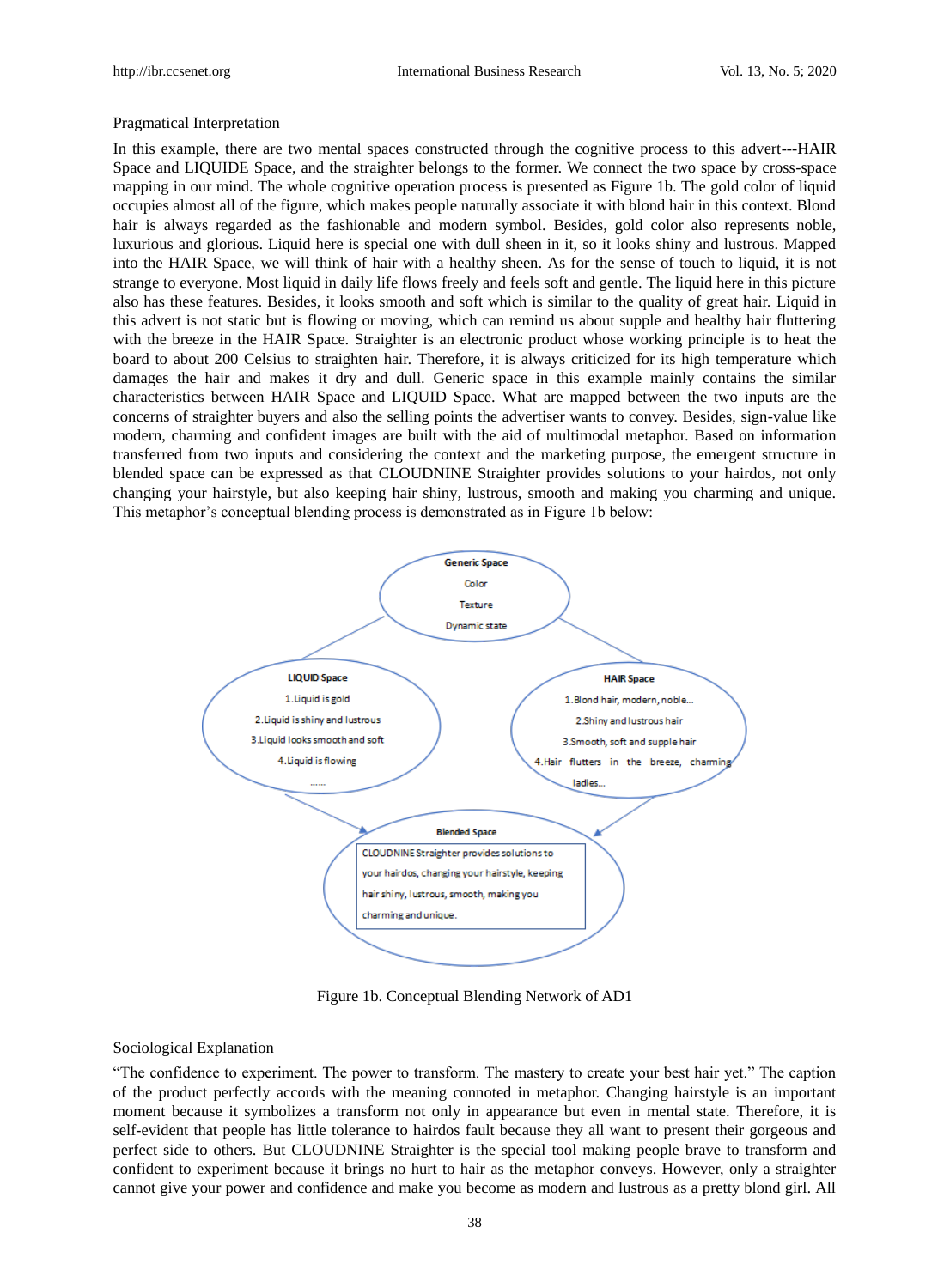it can do is just straightening hair, which is its objective function. And the other "functions" as expressed in the advert are imposed on the product by seller, advertiser and other operator in market, which accords with the 'functionalization' of an object put forward by Jean Baudrillard (1970). Functionalization is a coherent abstraction which superimposes itself upon or substitutes for its objective function and 'functionality' is not use-value, but sign-value (Baudrillard,1970). It is an old trick of market to connect products with beautiful, elegant and different things, instead of directly selling material goods. By employing multimodal metaphor in ad, it inconspicuously but vividly stimulates people"s desire, persuades them to buy and meanwhile instills sign-consumption ideology into their minds.

The next is a perfume ad which is a typical example because perfume is born with rich connotation imposed by people.

AD 2. AMAFFI Perfume (British *Vogue*, December 2019)



#### Semiotic Description

As presented in AD 2, there is the perfume for man with gold and diamond-like bottle standing in the middle. The background against it looks like black backdrop of stage, and the foreground before it is the pulling back red curtain. The configuration of light and shade is center-surrounding structure. From center to surround, light fades out to total dark, while in the center around the Amaffi perfume is brightest with purple halo, which is like a protagonist in the limelight of stage. There is a conventionalized metaphor that underlies this ad---LIFE IS A STAGE. Conventionalized metaphoric patterns stored in long-term memory may provide "ready-made" counterpart connections for the real-time construction of blends, which allows us to combine conceptual material with astonishing speed, fluency and freedom (Grady, 2006). With the help of this conventionalized metaphor in our mind, we can immediately recognize that this ad promotes the perfume brand by attempting to render a view of the Amaffi Perfume as a protagonist in stage, which is also a personified expression. The ad conveys the metaphor A PERFUME IS A PROTAGONIST, which is incorporated into LIFE IS A STAGE. The source domain is PROTAGNIST of STAGE cued by visual form, the target domain is PERFUME. Specially speaking, it is the person possessing PERFUME cued by language and image simultaneously. It is notice-worthy that in this example, the caption to this perfume is limited to only pointing out the brand name and product name. The interaction of visual and verbal modes is listed in the following Figure 2a: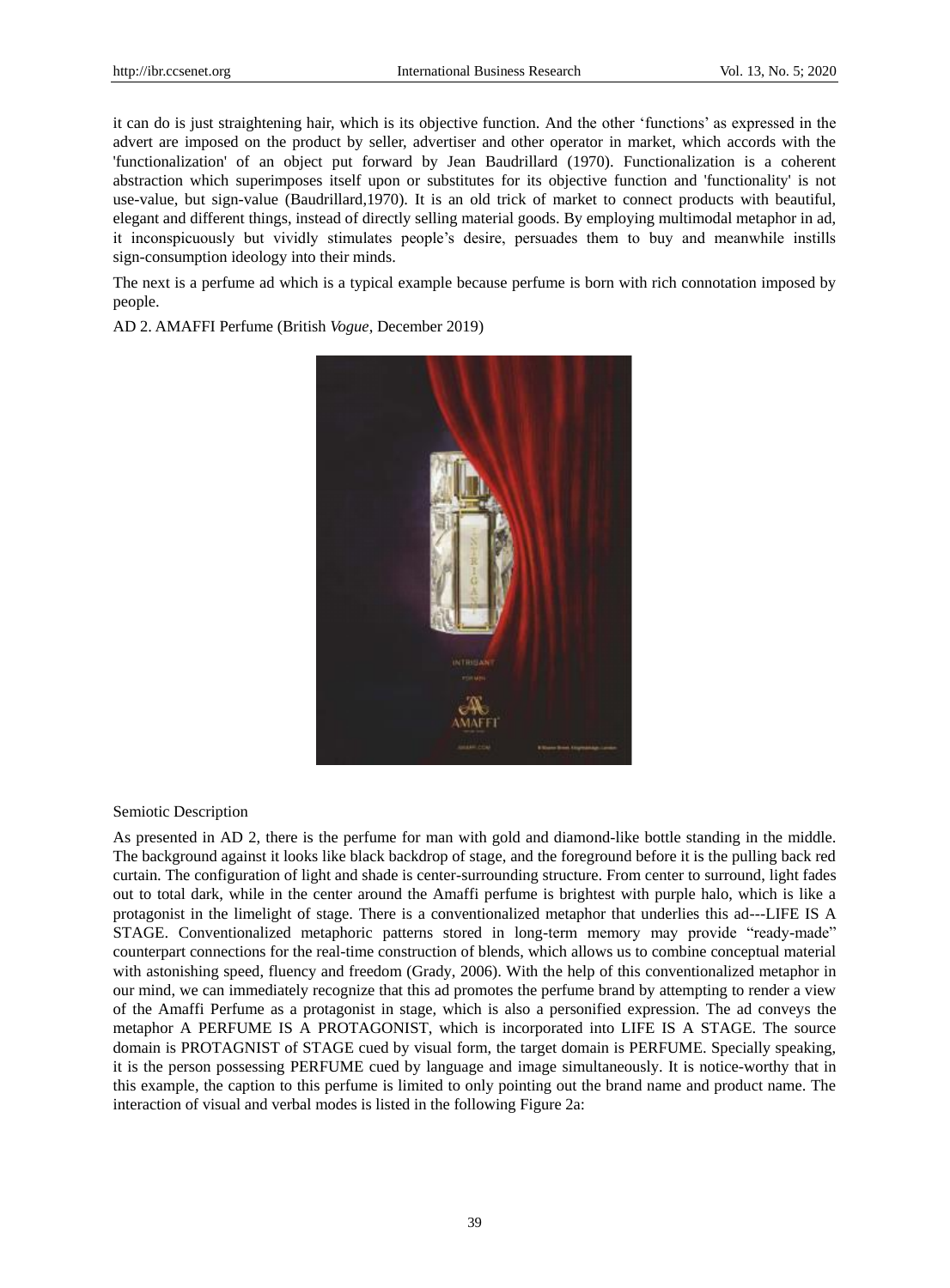| <b>Metaphor: LIFE IS A STAGE</b>                                       |
|------------------------------------------------------------------------|
| A PERFUME IS A PROTAGONIST                                             |
| <b>Source domain:</b> stage; protagonist<br>۰                          |
| Target domain: life; Amaffi perfume<br>۰                               |
| <b>Multimodal</b>                                                      |
| Visual representation of the source<br>$\overline{\phantom{a}}$        |
| Visual/Verbal representation of the target<br>$\overline{\phantom{a}}$ |
|                                                                        |

Figure 2a. Metaphor description of AD2

## Pragmatical Interpretation

There are two mental space encoded in this ad as Figure 2b presented. In the STAGE Space, black backdrop and red curtain implies that it is a formal occasion like theater, in which all gentlemen and ladies wear decent clothes and exquisite accessories. This feature mapped into PERFUME Space will make people believe that this perfume is suit for important and formal occasion. Protagonist in STAGE Space stands in the center, on which light converges. Mapped into the PERFUME Space, our mind will connect it with people possessing Amaffi perfume who is in the limelight, wherever he goes, he can earn enough attentions. Around the protagonist is purple halo which represents dignity, nobility and mystery. Our mind maps it into PERFUME Space by thinking of a man with this perfume who has an aura of dignity, nobility and mystery. The red curtain is pulling back which implies the show time begins and important person shows up. The personified perfume stands behind the pulling back curtain means a person in PERFUME Space will be the important one. What are mapped between the two spaces are the selling points of Amaffi perfume the advertiser wants consumers get. That is also the counterpart common features composing generic space. A person with Amaffi perfume can earn as much attention as the protagonist of the stage. The perfume helps to build up an attractive, noble and important image like the protagonist. It is suitable for formal and important occasion. In this context, combining these counterpart conceptual materials, we can conclude the emergent structure as that Amaffi perfume can manifest your unique taste and style and help you earn as much attention as a protagonist, and that important figure deserves possessing it for formal occasion. The metaphorical blending between STAGE Space and PERFUME Space is illustrated as the following Figure 2b:



Figure 2b. Conceptual Blending Network of AD 2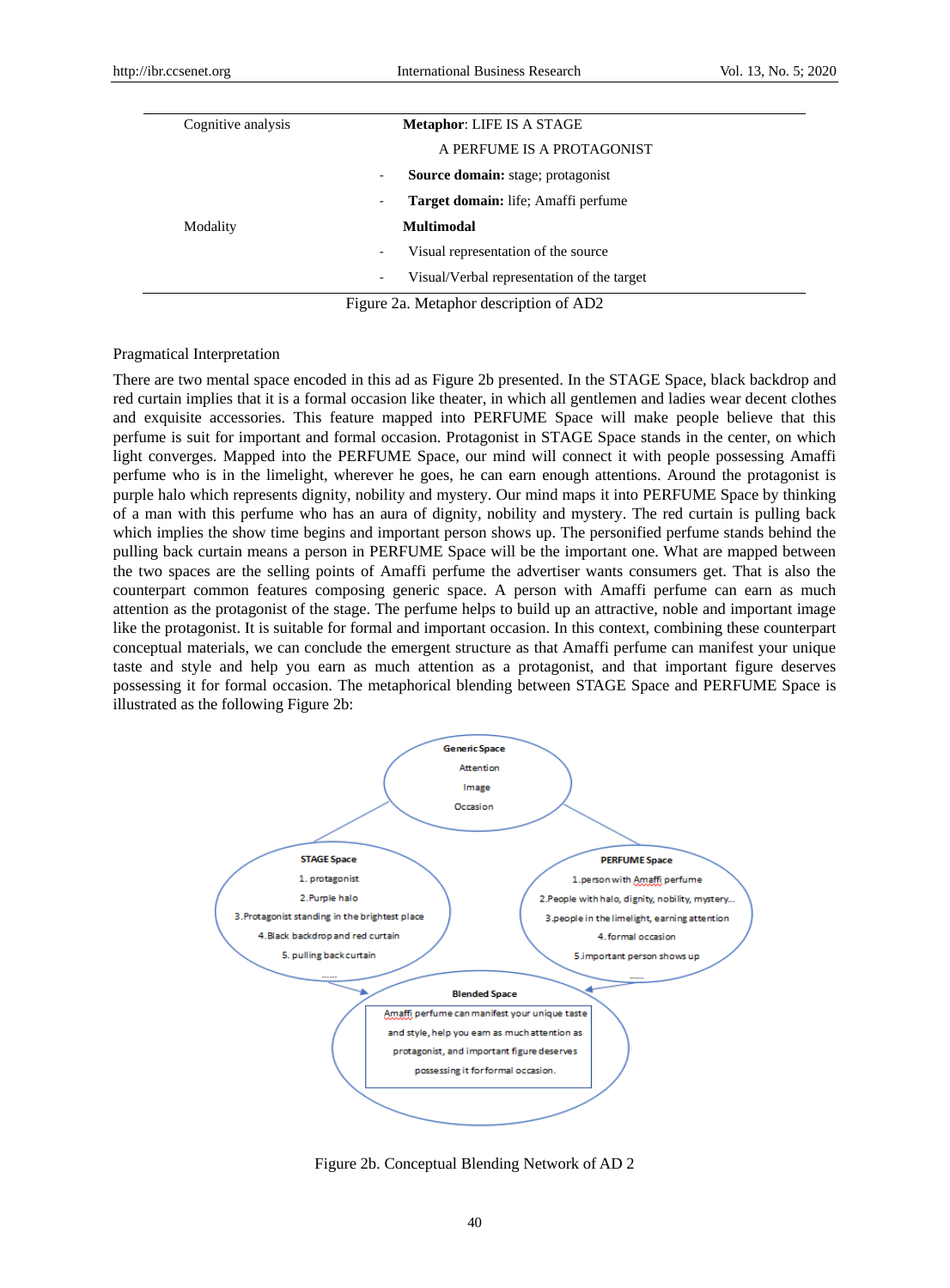#### Sociological Explanation

Perfume is just a liquid put on skin to make people smell nice, which is its fundamental objective function. Even we ourselves cannot make clear why our mind will connect perfume automatically with elegance, delicacy and civility. These symbolic meanings are unconsciously stored in our mind since we first know what perfume is, and most people take it for granted without realizing that they are paying for its sign-value added artificially. Market makes a lot effort to increase its sign-value by designing complicated and dazzling packet and bottle, building up different brand image, developing various product lines and different scent. In this example, no matter the design of this perfume bottle or the counterpart materials mapped between the two spaces tells people that this perfume is more than a liquid making you smell well but a symbol of unique status and taste, a way to differentiate you from others. However, according to Baudrillard (1970), such "differentiation" adheres to the order of the industrial production of differences which defines system of consumption. This is an absurd formula: monopoly and difference are logically incompatible. However, in our today"s society, it seems that they can be combined. It is precisely because the differences are not true differences. Instead of marking a person out as someone singular, these differences mark his conformity with a code, his integration into a sliding scale of values. It is upon the loss of differences that the cult of difference is founded. When we are struggling to seek the difference which will make us ourselves, can we realize that we fell into the trap of industrial production? Besides, the hierarchy behind some marginal difference are deep-rooted. Though we can afford a particular object because all men are equal before objects as use-value, but they are by no means equal before objects as signs and differences, which are profoundly hierarchical. Same way with this example, though we can possess this perfume, we may not change our status or become important figures just because of possessing it. The next example is a jewelry ad, whose connotation is as rich as perfume.

# AD 3. CHAUMET Jewelry (American *Bazzard*, December 2019)



**CHAUMET** PARIS

#### Semiotic Description

In this ad, CHAUMET ring advertised is in the up-middle placed above three cubes, behind which is the famous Vendôme Column erecting in Place Vendôme, the original one was completed in 1810 at Napoleon's direction to celebrate the victory of Austerlitz. A statue of Napoleon, bare-headed, crowned with laurels and holding a sword in his right hand and a globe surmounted with a statue of Victory in his left hand, was placed atop the column. In 1874, the column was re-erected at the center of Place Vendôme with a copy of the original statue on top. Overall color of the ad is dark blue bringing out the shiny diamond of ring. Both the ring and the statue of Napoleon are at the top part of the figure, and it seems that we need to look up to them. Napoleon, as a famous French emperor in history, is the symbol of power. The conventionalized orientation metaphor---MORE IS UP, GOOD IS UP enables us to fast get the metaphor POWER IS UP in this ad. As the Vendôme Column stands farther away from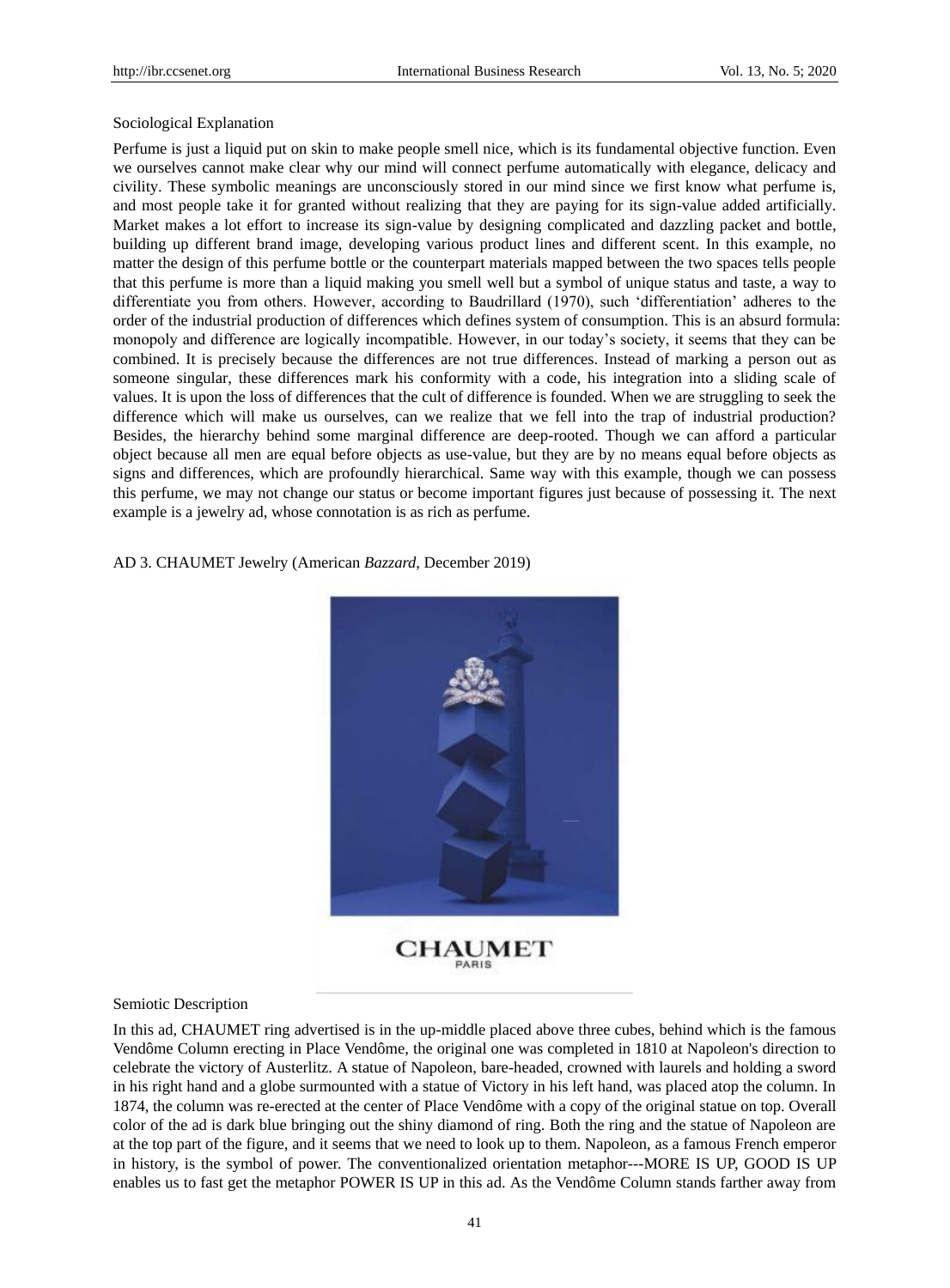us than the ring, presenting just its vague outline, it is a far echo to the ring which standing in the center of attention. And our mind will inevitably regard the statue of Napoleon as counterpart of ring. In this context, sign-value behind RING is abstract, thus it should be taken as target domain. While POWER based on the conventionalized metaphor and with the knowledge background of Napoleon is more concrete, thus it should be taken as source domain. RING in this ad is visually presented, and the brand name and origin of brand are verbally pointed out. POWER is presented visually by various conceptual materials. Basic description to metaphors in this ad is concluded as below:

| Cognitive analysis |                              | <b>Metaphor: POWER IS UP</b>               |
|--------------------|------------------------------|--------------------------------------------|
|                    |                              | <b>RING IS POWER</b>                       |
|                    | $\overline{\phantom{a}}$     | Source domain: power                       |
|                    | $\qquad \qquad \blacksquare$ | <b>Target domain: ring</b>                 |
| Modality           |                              | <b>Multimodal</b>                          |
|                    | -                            | Visual representation of the source        |
|                    | -                            | Visual/Verbal representation of the target |
|                    |                              | Figure 3a. Metaphor description of AD3     |

Pragmatical Interpretation

POWER Space and RING Space are two main corresponding mental spaces in this ad. Emperor standing in the top of the column mapped into the RING Space will make people think of that people with luxurious ring has high status. The emperor stands so high that people should look up to him, which is a behavior representing respect. This feature is mapped into RING Space as a prestigious and respectable person. There is no doubt that an emperor possesses great affluence, which is mapped into RING Space as a wealthy person.

What deserves to be more mentioned is the long historical background behind this metaphor. CHAUMET is a time-honored jewelry brand originated in Place Vendôme, the center of high jewelry of the world. It has been creating tiaras, high jewelry pieces and unique timepieces since 1780. Chaumet"s founder, Marie-Etienne Nitot, was Napoleon"s official jeweler. He designed jewelries for Napoleon"s two marriage, for which Nitot became the most sought-after jeweler in Europe and established a loyal and prestigious clientele. This brand"s deeply connecting to Napoleon endows it unmeasured brand value and rich brand history. Mapping this feature into RING Space, it will be understood as that people having ring of this brand gets cultural identity because he or she agrees with the brand history and brand value. Generic space here contains counterpart correspondence between two inputs, which is also the underlying values expressed by mapping between two inputs---the seeking to status, prestige, wealth and cultural identity. We can understand the emergent structure as CHAUMET Ring is the symbol of status, prestige, wealth and knowledge. The following Figure 3b illustrates the metaphorical blending between Power Space and Ring pace: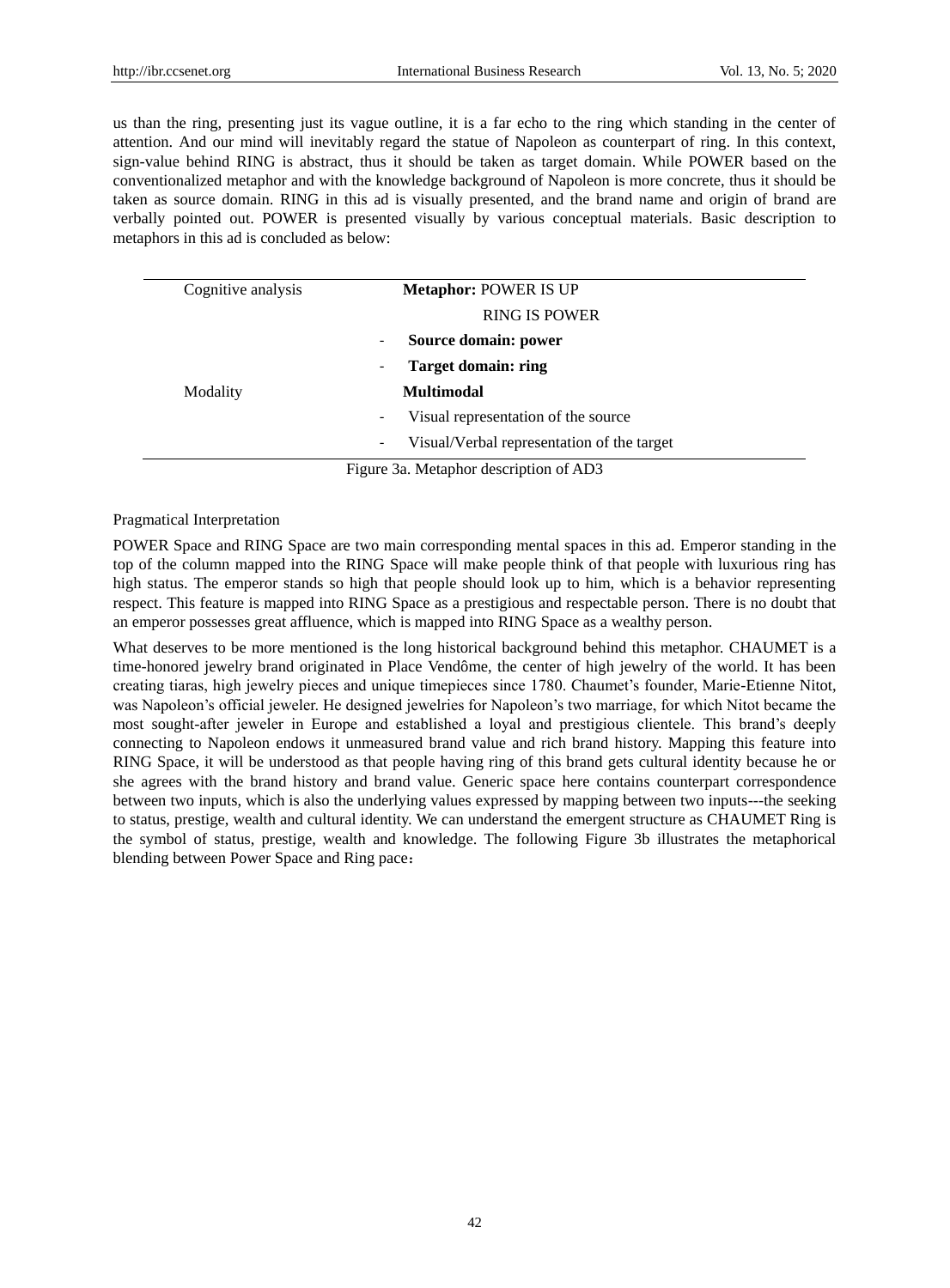

Figure 3b. Conceptual Blending Process of AD 3

#### Sociological Explanation

In daily life, we are even unable to give a concrete definition to jewelry"s objective function. It has long been closely connected with beauty, luxury, elegance and romance. The exploitation of objects as differential, as signs - the level which alone specifically defines consumption - is precisely established upon the relegation of their use-value (Baudrillard, 1970). Many consumption behaviors nowadays care few about use-value or objective function, which is the result of market's creating various sign-concepts and instilling relative aesthetic standards, thoughts and ideology gradually and inconspicuously. People get accustomed to such consumption patterns even without noticing that their choice and behaviors are guided by others.

Culture consumption is a phenomenon which deserves to be discussed. More and more brands keen on advertising themselves as boasting a long history or having relationship with art so as to differentiate themselves. In this way, they build up brand image and satisfy customers' need to differentiation. Cultural consumption may thus be defined as the time and place of the caricatural resurrection, the parodic evocation of what already no longer exists - of what is not so much 'consumed' as 'consummated' (completed, past and gone) (Baudrillard, 1970). The logic of "culturalization" is the same as "personalization" and "differentiation". It is industrial monopoly concentration which abolishes the real differences between human beings and homogenizes persons and products. Therefore, people urgently require signals of differences in their mind. However, as illustrated before, the differences are not true differences. Possessing this ring doesn"t mean we have status, prestige, wealth or knowledge, but maybe it is an evident of succumbing to sign-codes and sign-value encoded by market.

# **6. Conclusion**

Through analyzing multimodal metaphor from three dimensions, the hypothesis that there is sign-consumption ideology connoted in ads is verified. In the micro-level, metaphors in selected ads are all novel metaphors, some of which need be understood based on conventionalized metaphor. Products advertised or elements connecting with it always represent target domain because underlying sign-value is abstract to reach. Source domain, as an important media to understand target domain, is always presented in form of image because it should be concrete. Multimodal metaphor is a more practical tool to express thoughts in unconscious but vivid way than verbal metaphor. In the meso-level, counterpart correspondences mapped between two input spaces are the imposed selling points and sign-values, which take the main marketing functions. Through conceptual blending process, we can efficiently get the selling point and sigh-consumption ideology the advertiser wants to convey. In the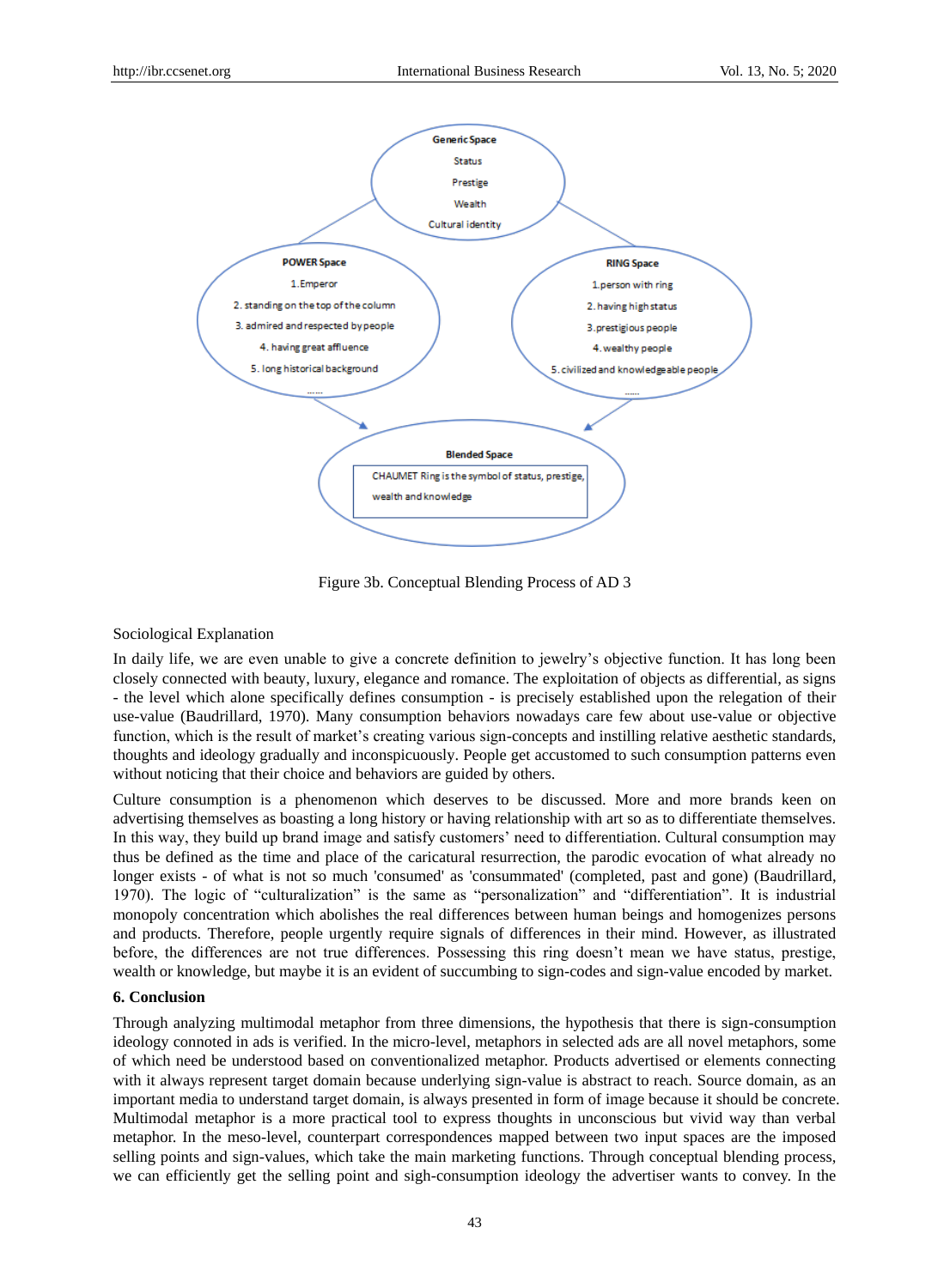macro-level, delicately wrapped with multimodal metaphor, sign-value conceals itself perfectly. No matter what value it connotes: beauty, confidence, status, attractiveness, wealth or prestige, it essentially satisfies people"s desire for differentiation in homogenized industrial society. Relegating and weakening the objective function but advocating sign-value of goods allows the market more space to stimulate people"s desire and conduct secondary exploitation to people (the first is labor exploitation).

This study is an interdisciplinary attempt in studying multimodal metaphor. Three-dimensional analysis to pictorial cases requires relatively large space, therefore, the amount of cases analyzed is insufficient and advertisements selected as research cases cover limited industries. Therefore, the persuasion and universality are limited, even if typical cases can provide us with a window to see the vast and colorful metaphor world. Besides, as the qualitative method is the one which requires high researchers' involvement, the process of analyzing data may be influenced by researcher bias. Considering the insufficient amount of cases, corpus method will be a practical solution to overcome it. With the aid of some multimodal corpus tool, more pictorial cases can be collected. Collecting more typical cases, classifying them into different categories and analyzing systematically are the goals which multimodal metaphor research should strive for. As for the influence of researcher bias, triangular verification to analysis can be applied to reduce subjectiveness, for example, collecting other people"s understanding to the hidden massage conveyed in ads.

#### **References**

- Alousque, I. N. (2014). Verbo-pictorial metaphor in French advertising. *French Language Studies*, *24,* 155-180. https://doi.org/10.1017/S0959269513000045
- Baudrillard, J. (1970). *The Consumer Society, Myths and Structures.* London: SAGE Publications.
- Caballero, R. (2009). Cutting across the senses: Imagery in winespeak and audiovisual promotion. In Forceville, C., & Urios-Aparisi, E. (Eds), *Multimodal Metaphor* (pp.73-94). Berlin/New York: Mouton de Gruyter.
- Chen, M., & Sun, W. W. (2018). Identity commodification: Multimodal metaphors in L"Oréal cosmetics TV commercials. *Foreign Language and Literature, 34*(03), 80-86. https://doi.org/10.3969/j.issn.1674-6414.2018.03.013
- Fairclough, N. (1992). *Discourse and Social Change.* Cambridge: Polity Press.
- Fairclough, N. (1995). *Critical Discourse Analysis: The Critical Study of Language.* London/New York: Longman.
- Fairclough, N., & Wodak, R. (1997). *Critical Discourse Analysis.* London: SAGE Publications.
- Fauconnier, G. (1997). *Mapping in Thought and Language*. Cambridge: Cambridge University Press. https://doi.org/10.1017/CBO9781139174220
- Fauconnier, G., &Turner, G. (2002). *The Way We Think.* New York: Basic Books.
- Forceville, C. (1996). *Pictorial Metaphor in Advertising*. London/New York: Routledge. https://doi.org/10.4324/9780203272305
- Forceville, C., & Urios-Aparisi, E. (2009). *Multimodal Metaphor*. Berlin/New York: Mouton de Gruyter. https://doi.org/10.1515/9783110215366
- Grady, J. (2005). Primary Metaphors as Inputs to Conceptual Integration. *Journal of Pragmatics*, *37,* 1595-1614. https://doi.org/ 10.1016/j.pragma.2004.03.012
- Huang, J., & He, F. (2019). The construction of multimodal metaphors in micro-film advertising: A case study of Extra gum micro-film commercials. *Journal of Xi'an International Studies University, 27*(02), 32-36. https://doi.org/10.16362/j.cnki.cn61-1457/h.2019.02.007
- Lakoff, G., & Johnson, M. (1980). *Metaphors We Live By.* Chicago/London: University of Chicago Press.
- Lan, C., & Cai, Y. (2013). Cognitive linguistics research to multimodal metaphor in Head&shoulders TV commercials.*Foreign Languages Research, 2013*(05), 17-23. https://doi.org/10.13978/j.cnki.wyyj.2013.05.006
- Liu, Y., & Yang, W. B. (2017). Multimodal metaphors and metonymies in printed anti-corruption advertisements. *Journal of Beijing International Studies University, 39*(06), 40-56. https://doi.org/ 10.12002/j.bisu.099
- Pan, Y. Y., & Zhang, H. (2013). The cognitive mechanism of multimodal discourse: A case study of the documentary China National Image Promotion: Perspective. *Foreign Languages Research, 2013*(01), 10-19. https://doi.org/10.13978/j.cnki.wyyj.2013.01.010
- Pan, Y. Y., & Zheng, Z. H. (2017). Comparative analysis to defense discourse in Sino-American conscription